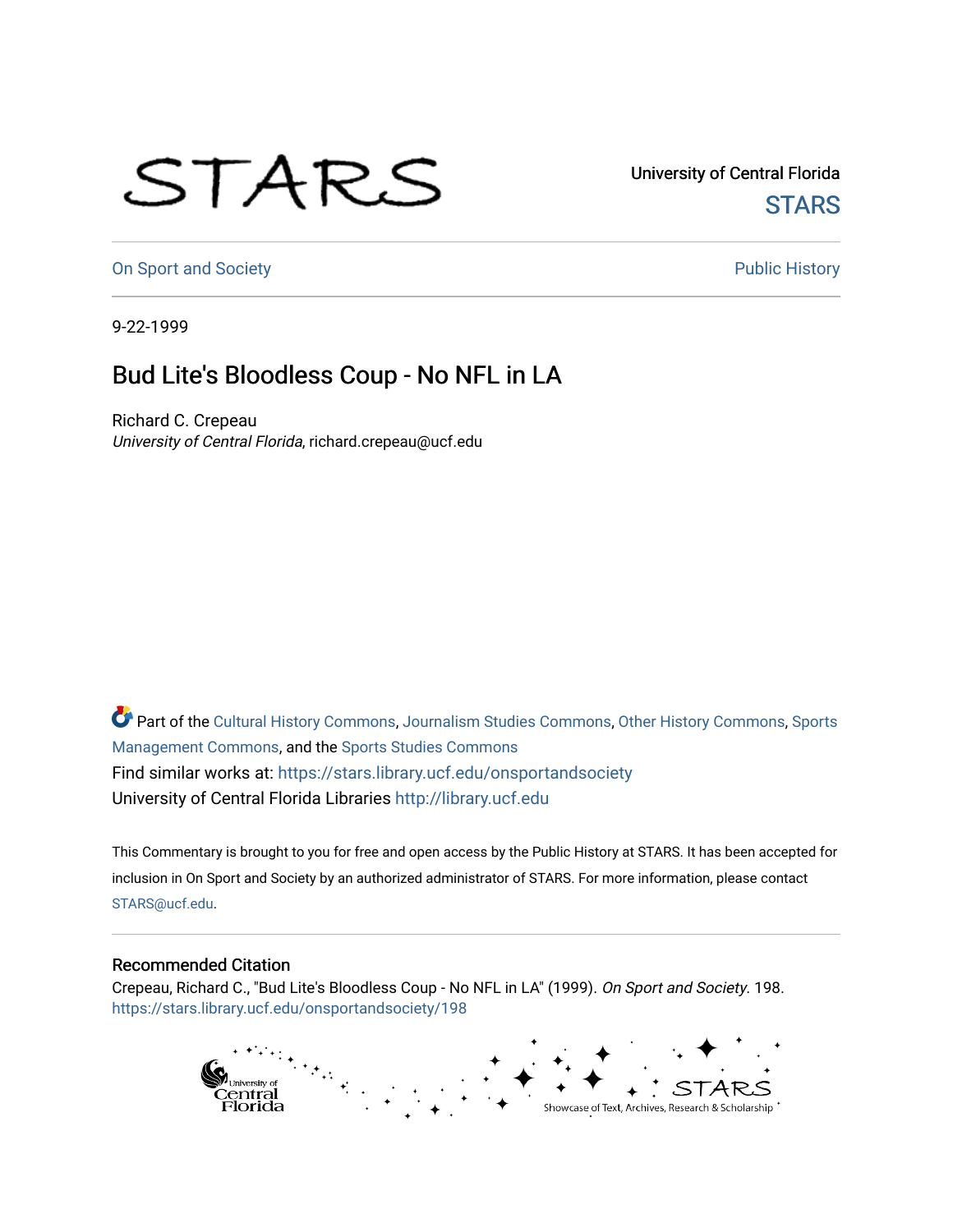## SPORT AND SOCIETY FOR H-ARETE September 22, 1999

Two sparsely reported and remarkable events from Sportsworld in the past week caught my eye and have gotten me thinking that we may be witnessing some fundamental shifts in the two sports that claim to be our national game. As one would expect these developments did not take place on the playing fields, but rather in the boardrooms. In baseball the positions of League President have been abolished, and in football it seems likely that the NFL will remain shut out of the Los Angeles market.

The abolition of the positions of American League and National League president may come to be known as Bud Lite's Bloodless Coup. Under the leadership of the Commissioner of Baseball, Bud Selig, major-league owners decided that the positions of league president, which are as old as the leagues themselves, are no longer needed. In some ways this is a highly defensible action, especially after the two major responsibilities of the presidents were taken over by the Office of the Commissioner. Supervision of umpires and disciplining of players for various infractions had been the only significant responsibilities of these presidents.

On the other hand these positions predate the commissioner's office and their removal is no small event.

The Commissioner of Baseball is a creation of the Black Sox Scandal and the turmoil of baseball leadership that preceded the scandal. No commissioner has ever been as powerful as the first one, Judge Kenesaw Mountain Landis. When the Judge agreed to become commissioner he insisted that the owners acknowledge him as the ultimate authority in baseball. He then proceeded to reduce the power and influence of the American League President, Ban Johnson. The National League President, a lesser power at the time, would be reduced to a powerless position later. By the late 1920's Ban Johnson had lost most of his power and resigned his position.

While Landis reigned supreme the League Presidents were reduced to making the schedule, running the umpires, approving contracts, and imposing discipline and fines but only on minor matters. Since the Landis years there have been occasions when some league presidents exercised minor influence, but certainly not any major power. During the commissionerships of such weak figures as "Happy" Chandler or William D. Eckert, baseball's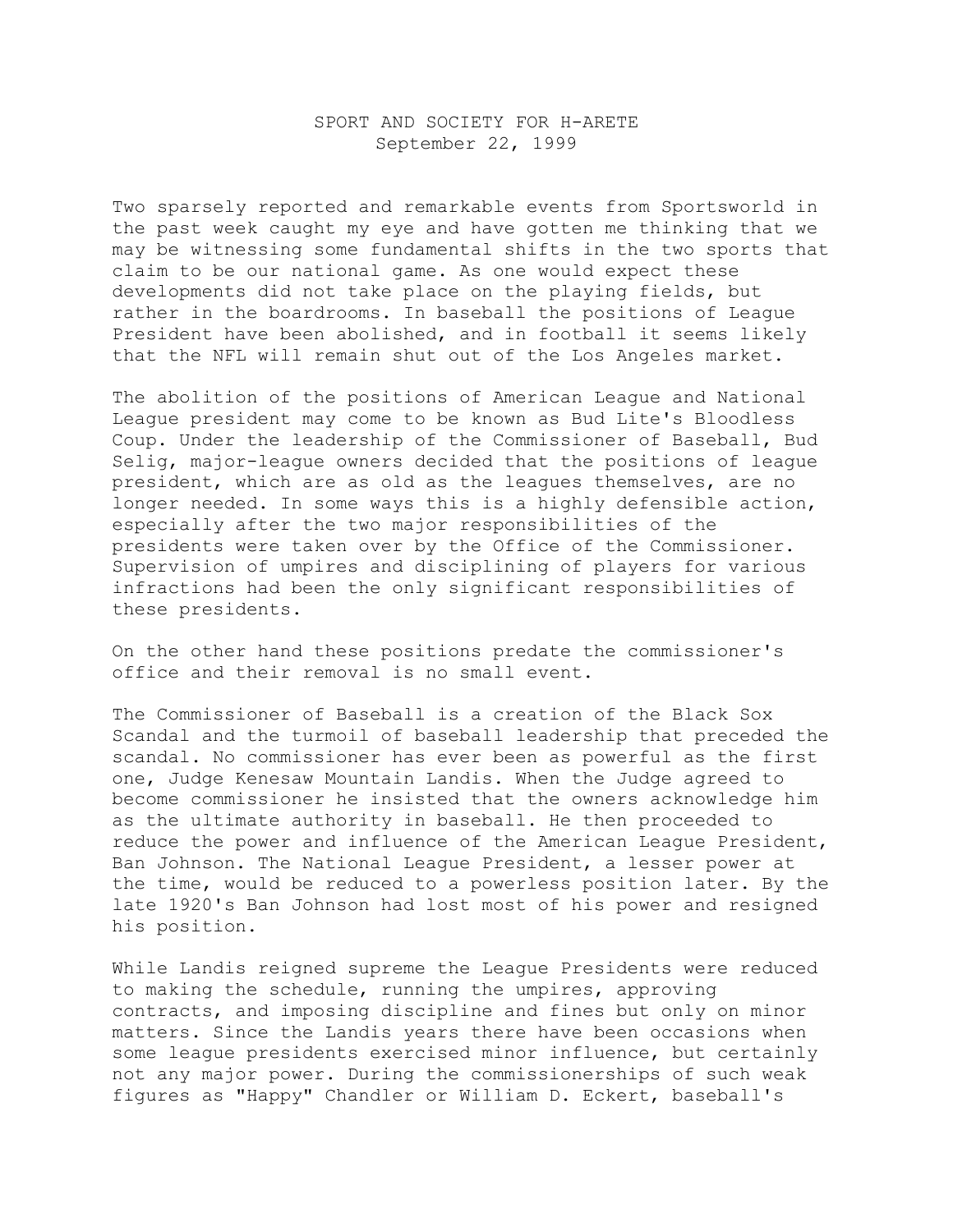Unknown Soldier, some league presidents may have had minor influence. In the days of stronger commissioners like Kuhn and Ueberroth the league presidents became shadow figures once again.

Now with the elimination of the league presidents even the most ineffectual commissioner vis-a-vis the team owners will exercise at least some significant administrative power.

It is being suggested that Bud Lite's Bloodless Coup may be the first step toward the creation of a strong commissioner wielding centralized power in a way never before seen or at least not seen since Landis. In the past most commissioners existed at the whim and will of the collective ownership, with Kuhn and Ueberroth again being partial exceptions. As Bud Lite centralizes power he may be able to develop enough leverage over against the power of the owners to become a major player or even an all-powerful figure. Some have even suggested that a commissioner with this kind of power might be strong enough to force both leagues to play by the same rules.

What is clear is that we are looking at a new administrative structure for baseball that could, and I emphasize could, have far reaching consequences for the conduct of the game, or least the conduct of the business of the game. It is not likely that the commissioner will ever exercise Landis type powers, but it could well be that without the league presidents and offices, the new centralized commissioner's office will develop enough bureaucratic power to allow the commissioner to leverage the owners.

The other startling report of the last week came out of the expansion discussions for the National Football League. Apparently Los Angeles is not putting forth an ownership group and enough money to satisfy the expansion committee. It is in fact likely that Los Angeles will not get a NFL franchise.

This means that the second largest city in the United States will be without NFL football for the foreseeable future. Not only is L.A. the second largest city, but it is also the second largest television market in the United States, a much more significant fact in the wonderful world of contemporary sport. That there is no National Football League team in Los Angeles seems more than remarkable.